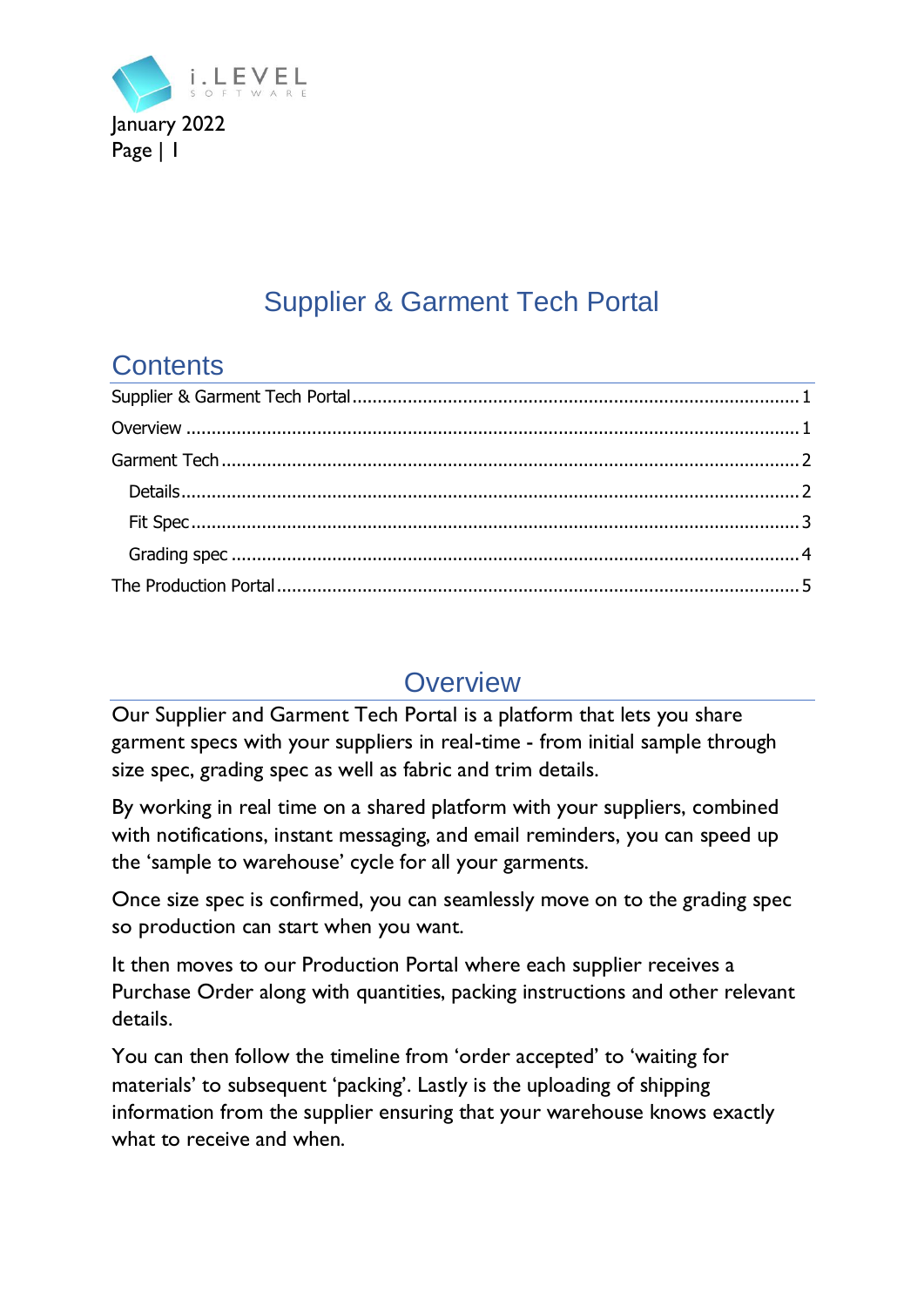

<span id="page-1-0"></span>Once a style is created you place a sample order with your supplier and all the relevant information goes to the portal

<span id="page-1-1"></span>

| <b>Details</b>                                               |             |                                                                            |
|--------------------------------------------------------------|-------------|----------------------------------------------------------------------------|
| <b>Garment Tech Detail</b>                                   |             |                                                                            |
| Original PO:                                                 | PO00203     |                                                                            |
| i.LEVEL Style:                                               | 16612       |                                                                            |
| Article:                                                     | Orla Jacket | The header information comes from                                          |
| Status:                                                      | <b>New</b>  | i.LEVEL.                                                                   |
|                                                              |             |                                                                            |
| Product Info<br>Tasks<br>Yarn / Fabric:<br>Woven Boucle      | Order Items |                                                                            |
| Gauge:                                                       |             | Product information can be filled in<br>by either the user or the supplier |
| Weight (KG):                                                 |             |                                                                            |
| 0.6                                                          |             |                                                                            |
| Country of Origin:                                           |             | This information is carried back into                                      |
| CN - China                                                   |             | i.LEVEL so the information can be                                          |
| Washing Instructions In:                                     |             | used for web and commercial                                                |
| 40*, Iron ** and P cleaning                                  |             | invoices avoiding having to type it all                                    |
| Back Neck Label / Hang Tag / Polybag :                       |             | in again                                                                   |
| Neck label A3, Hang tag B2, Polybags with Children's warning |             |                                                                            |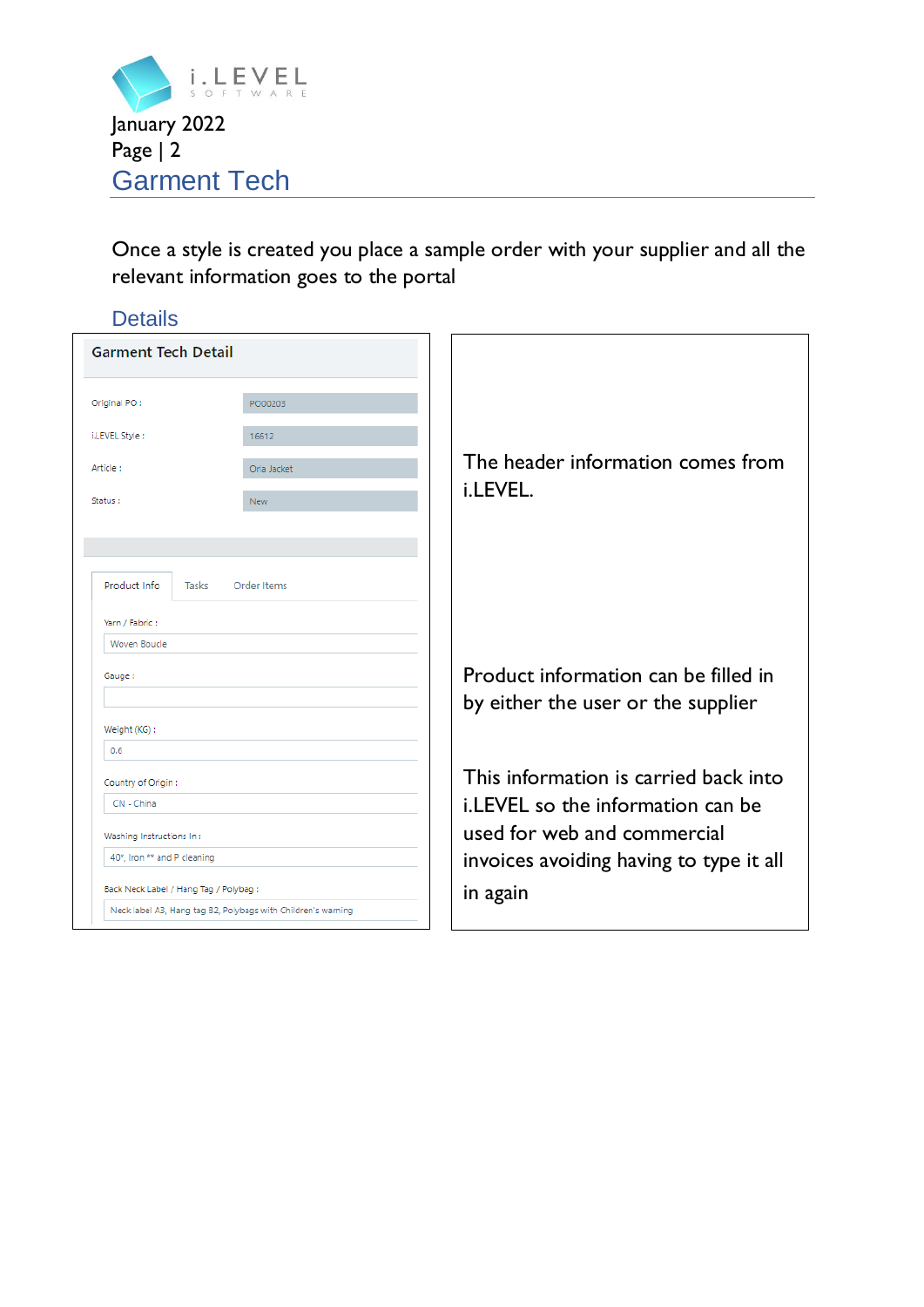

### <span id="page-2-0"></span>Fit Spec

Development Sample is fitted, and a new spec created with a (hopefully) final fit, however, if need be, more spec measure and fittings can follow.

Fit & Sample comments can be added together with images and drawings etc.

| Original PO:     | PO00210               |        | Factory Number:  |         | China           |            |
|------------------|-----------------------|--------|------------------|---------|-----------------|------------|
| Supplier:        | CHINA - China Factory |        | Article:         |         | Ashton Cardigan |            |
| i.LEVEL Style:   | 16427                 |        | Date Completed : |         | 09/11/2021      |            |
| Factory Style:   | <b>CH89P-4</b>        |        | Fit Size:        |         | tester          |            |
| Name             | Note                  |        |                  |         | <b>Fit Date</b> | Spec Date  |
| DV               |                       |        |                  |         | 04/11/2021      | 04/11/2021 |
| 1st              |                       |        |                  |         | 04/11/2021      | 04/11/2021 |
| Chest Width      |                       | 45     | 16               | 44      | 44              |            |
| Point of Measure |                       | DV Fit | New Spec         | 1st Fit | New Spec        |            |
|                  |                       |        |                  |         |                 |            |
| Waist            |                       | 40     | 38               | 38      | 38              |            |
| Neck line        |                       | 22     | $^{22}$          | 21      | 21              |            |
| Shoulder length  |                       | 16     | 16               | 16      | 16              |            |
| Sleeve Length    |                       | 20     | 20               | $21\,$  | 20              |            |
|                  |                       | 35     | 34               | 34      | 34              |            |
| Armhole          |                       | 30     | 30               | 30      | 30              |            |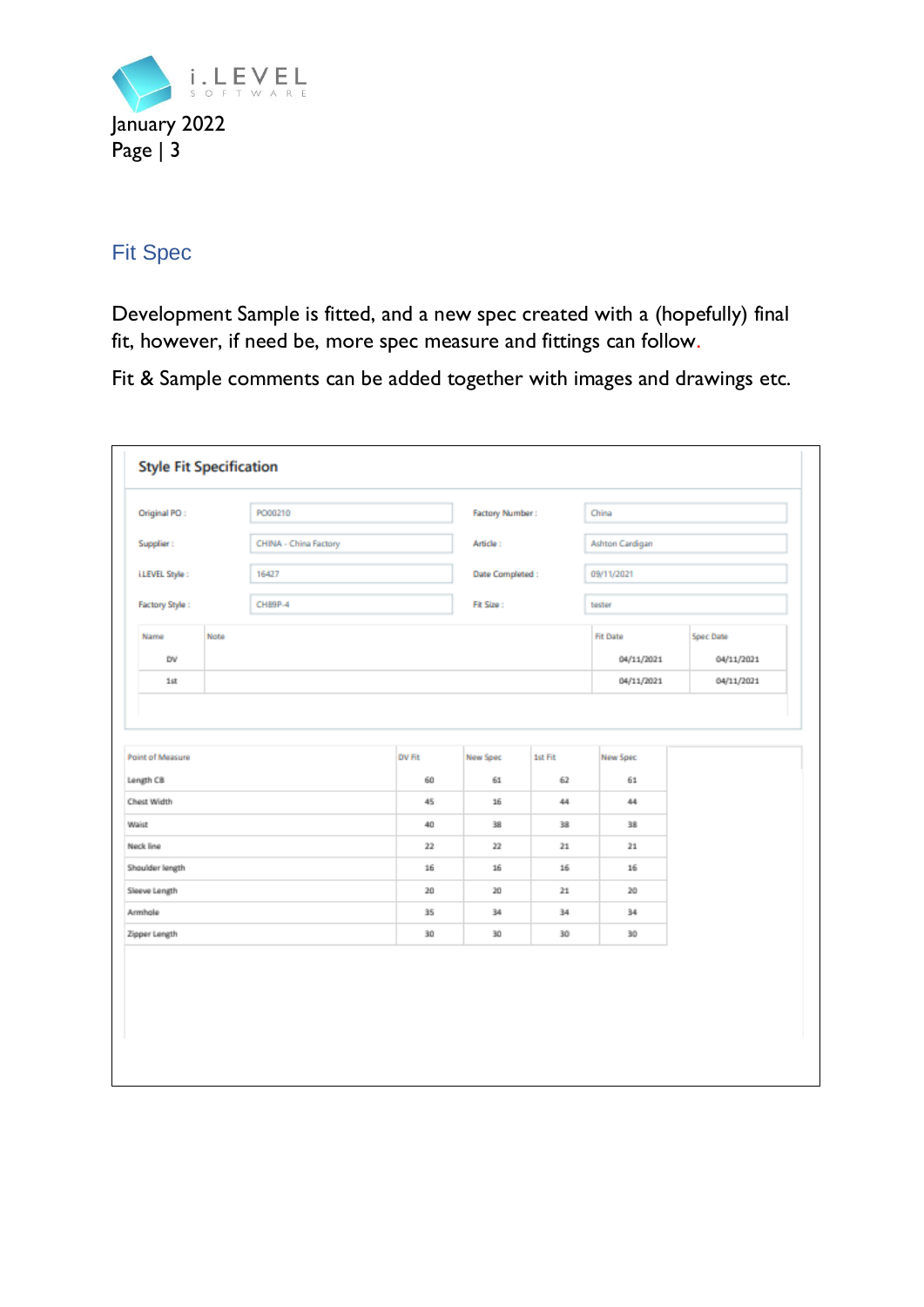

### <span id="page-3-0"></span>Grading spec

Once the sample fit is confirmed it's time to produce the grading spec.

Grading rules can be set up as well as standard measurements for different garments in order to avoid repetitive jobs.

It makes it faster and much easier for the supplier to read and understand.

| ٠                | ۰                    |          |                        |       |                 |
|------------------|----------------------|----------|------------------------|-------|-----------------|
| Original PO:     | PO00207              |          | LLEVEL Style:<br>16157 |       | Factory Style:  |
| Supplier:        | CHNA - China Factory | Article: | Tulsi Dress            |       | Factory Number: |
| Date Completed:  | 04/11/2021           |          |                        |       |                 |
|                  |                      |          |                        |       |                 |
| Point of Measure |                      | 8/36     | 10/38                  | 12/40 | 14/42           |
| Length CB        |                      | 46       | 48                     | 50    | 52              |
| Chest Width      |                      | 39       | 42                     | 45    | 48              |
| Walst            |                      | 45       | 48                     | 51    | 54              |
| Neckline         |                      | 29       | 30                     | 31    | 32              |
| Shoulder length  |                      | 13       | 14                     | 15    | $16\,$          |
| Sleeve Length    |                      | 41       | 42                     | 43    | 44              |
| Armhole          |                      | 27       | 28                     | 29    | 30              |
| Neckdrop         |                      | 10.5     | 11.5                   | 12.5  | 13.5            |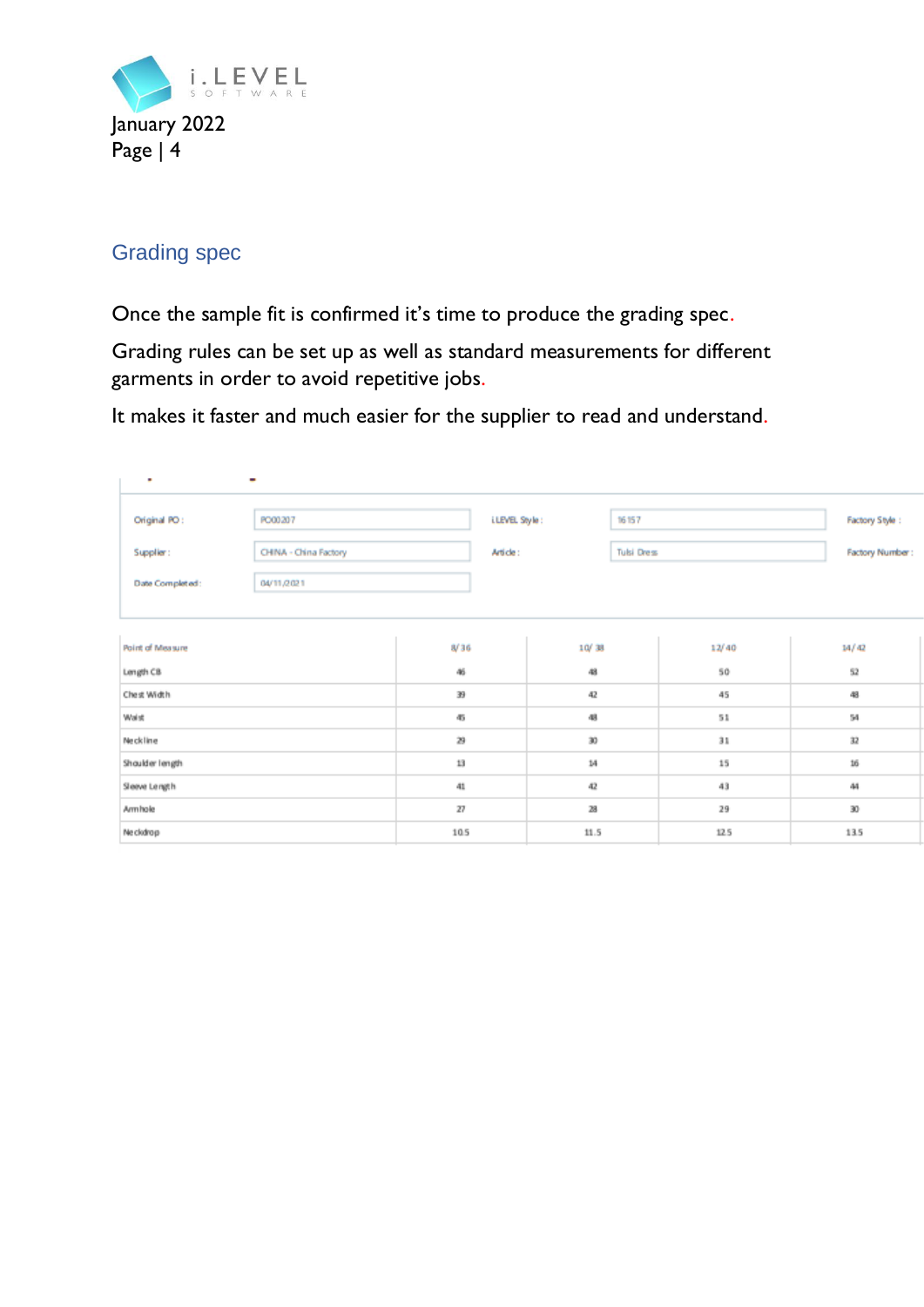

## <span id="page-4-0"></span>The Production Portal

Once a supplier order is created in i.LEVEL, the user must right click and select > Send to portal

The supplier will be notified and can either print the order to PDF or download the information to file for importing into their own system (or possible translate to the local language).

#### Supplier Order Status

All statuses are changed by the supplier and are visible in i.LEVEL's supplier order, allowing the user to follow each step along the way to final shipment.

The supplier order will run through different statuses:

| New                       |
|---------------------------|
| All                       |
| New                       |
| Accepted                  |
| <b>Awaiting Materials</b> |
| Pending Qty Accept        |
| In Production             |
| Pending Pack Accept       |
| Packed                    |
| Shipped                   |
| Complete                  |
| Query Result              |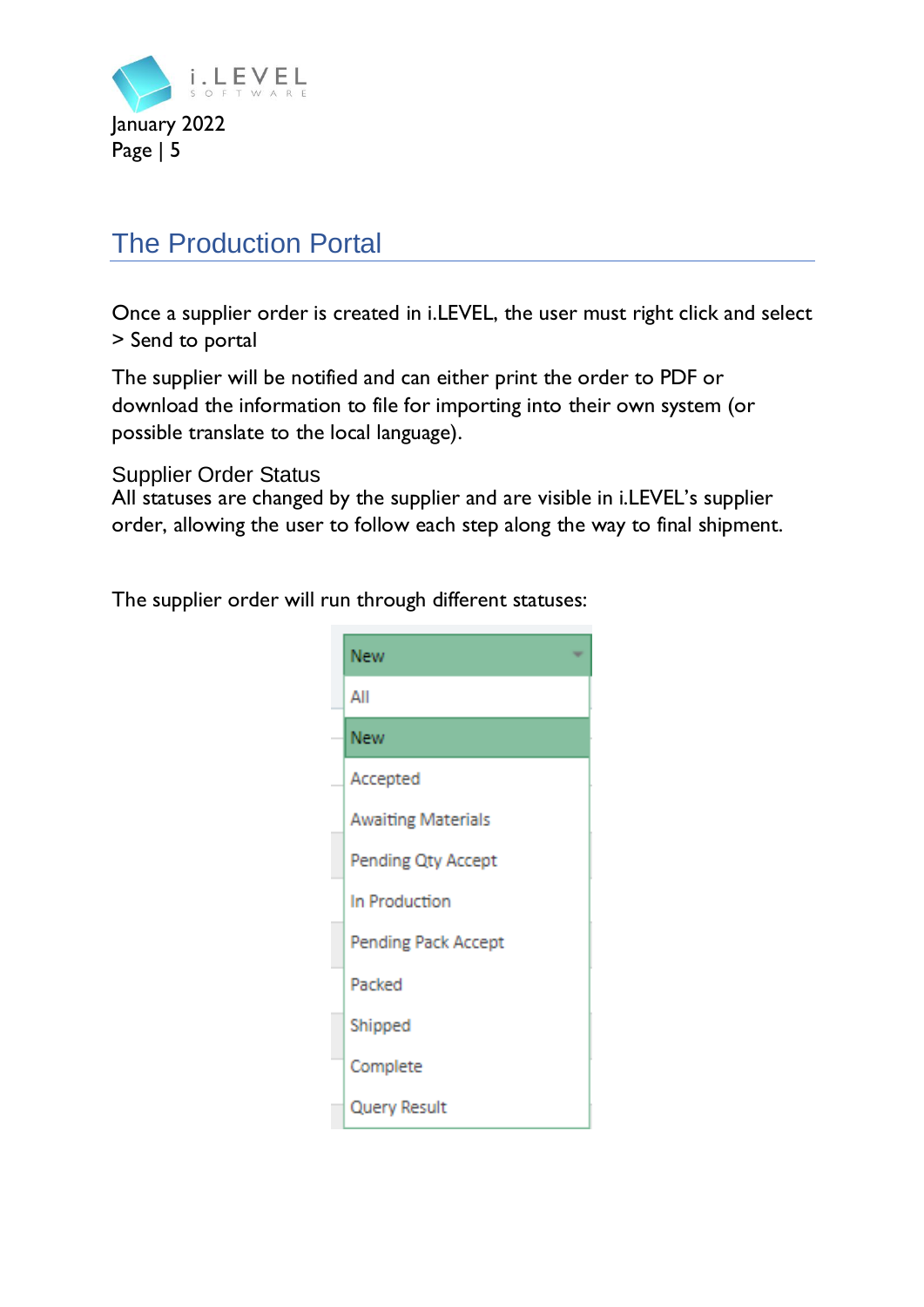

| <b>New</b>                | Supplier is advised of the new PO                     |
|---------------------------|-------------------------------------------------------|
| Accepted                  | Supplier accepts the order                            |
| <b>Awaiting Materials</b> | Fabric & Trims have been ordered, now the user can    |
|                           | only amend the order after acceptance from supplier   |
| <b>Pending Quantity</b>   | Only applicable if user asks for permission to change |
| Accept                    | the quantity after materials booked                   |
| In Production             | Order has entered production                          |
| Pending Pack accept       | Only applicable when the supplier entered packing     |
|                           | quantity variates more than the acceptable +/-%       |
| Packed                    | Order is ready for shipment                           |
| Shipped                   | Order has been handed over to the forwarder or        |
|                           | forwarder has entered actual shipping details         |
| Complete                  | Order has been received and booked into warehouse     |
| <b>Query Result</b>       | In case quality or quantity differs from the agreed   |

The Portal has its own Live Chat area:

| Messages                    | ×                                           |
|-----------------------------|---------------------------------------------|
| We accepted too early       | We accepted too early                       |
| 2019-08-13T11:17:45.429Z    | Sorry still negotiating delivery for fabric |
| PO00025                     | 2019-06-13T11:06:08.275Z                    |
| 2019-08-13T11:16:09.2617    | thanks                                      |
| order ready<br>r.           | 2019-08-13T11:17:45.429Z                    |
| 2019-04-03T11:19:45.6272    |                                             |
| packing order               |                                             |
| 2019-04-03T10:58:16.383Z    |                                             |
| asd                         |                                             |
| 2019-03-11T14:55:11.302Z    |                                             |
| message                     |                                             |
| 2019-03-11T14:54:40.102Z    |                                             |
| PO00024 Packing             |                                             |
| 2019-03-10T17:56:41.772Z    |                                             |
| Packing of Ord PO00024<br>Q | Enter your message here                     |
| 2019-03-10T17:56:01.705Z    |                                             |
|                             |                                             |
|                             |                                             |
|                             |                                             |
| New Message Chain           | <b>O</b> Send                               |

Email alerts can be set for different areas of the process.

Shipping details can be entered by either the Supplier or the Forwarder.